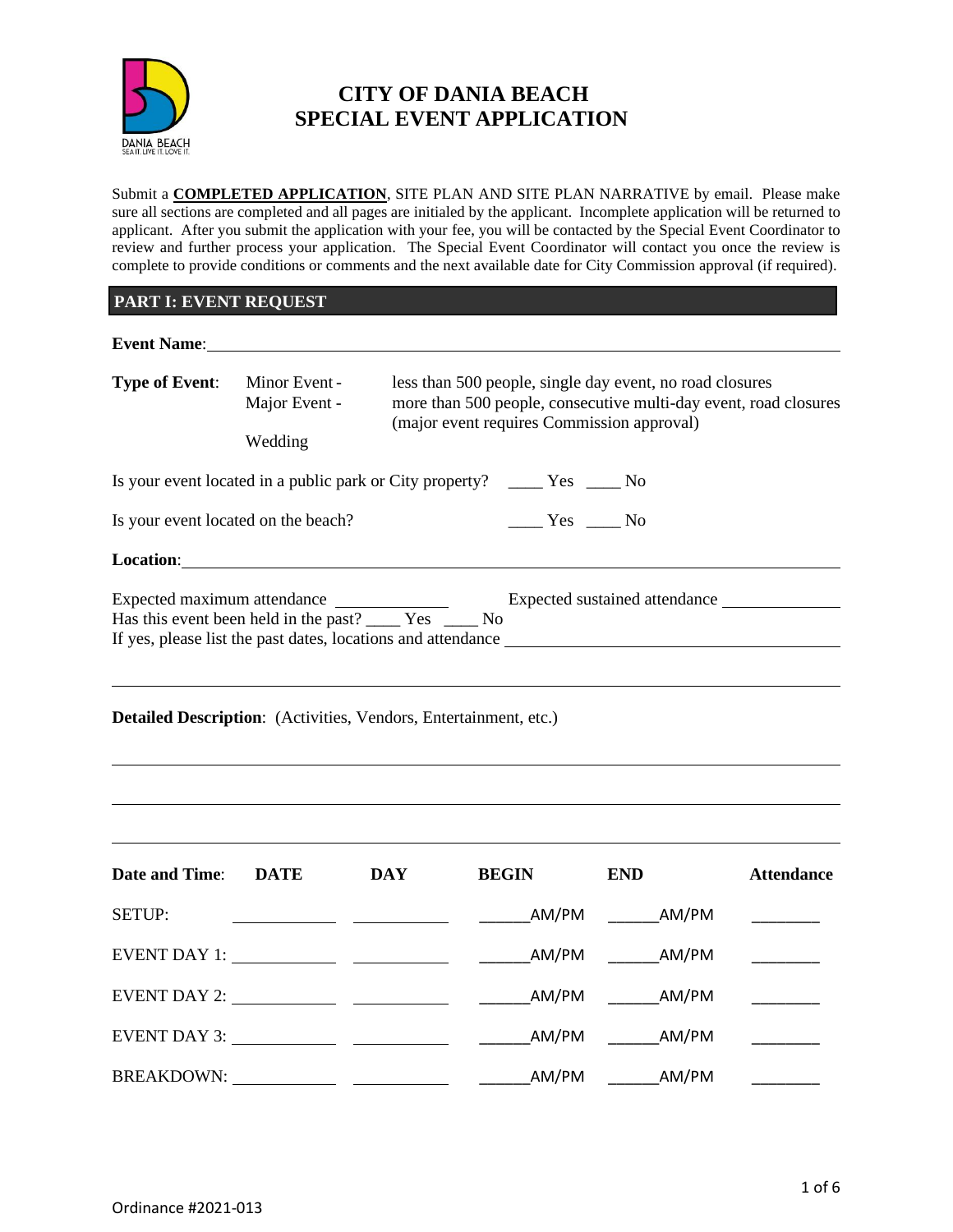# **PART II: APPLICANT**

| For-Profit                | Non-Profit Private<br>(as registered in Sunbiz)                |                                                                                   |  |  |  |
|---------------------------|----------------------------------------------------------------|-----------------------------------------------------------------------------------|--|--|--|
|                           |                                                                |                                                                                   |  |  |  |
|                           |                                                                |                                                                                   |  |  |  |
|                           |                                                                |                                                                                   |  |  |  |
|                           | Event Coordinator Name Manual Phone: Phone: Phone: Phone: 2014 |                                                                                   |  |  |  |
| Title: Phone: Cell: Cell: |                                                                |                                                                                   |  |  |  |
|                           |                                                                |                                                                                   |  |  |  |
|                           |                                                                |                                                                                   |  |  |  |
|                           |                                                                |                                                                                   |  |  |  |
|                           |                                                                |                                                                                   |  |  |  |
|                           |                                                                | Event Production Company (if other than applicant) ______________________________ |  |  |  |
|                           |                                                                |                                                                                   |  |  |  |
|                           |                                                                |                                                                                   |  |  |  |
|                           |                                                                |                                                                                   |  |  |  |
|                           |                                                                |                                                                                   |  |  |  |

# **PART III: EVENT INFORMATION**

All City permits must be obtained through the City's Building Division using the Building Permit Application form. Apply and pay for the permits at least 30 days before the event. Contact the Building Division at (954) 924-6805 with any questions.

| <b>Admission/Registration</b> | No.<br>Yes   | If yes, how much? $\$             |
|-------------------------------|--------------|-----------------------------------|
| <b>Alcohol for Sale</b>       | - No<br>Yes. | <b>Alcohol for Fee</b> Yes<br>No. |

If yes, how will the beverages be controlled and served? (Draft truck, bar tender, beer tub, etc.)

Provide State of Florida alcohol licenses and \$500,000 of Liquor Liability insurance 30 days before event.

**Amusement Ride \_\_\_\_** Yes **\_\_\_**No If yes, name a contact of company: What type of rides are you planning?<br>
<u>
What type of rides are you planning?</u>

Florida Bureau of Fair Rides, Ron Jacobs (850) 921-1530 must be contacted 30 days before the event to schedule inspections and final approval of all vendors and rides prior to use.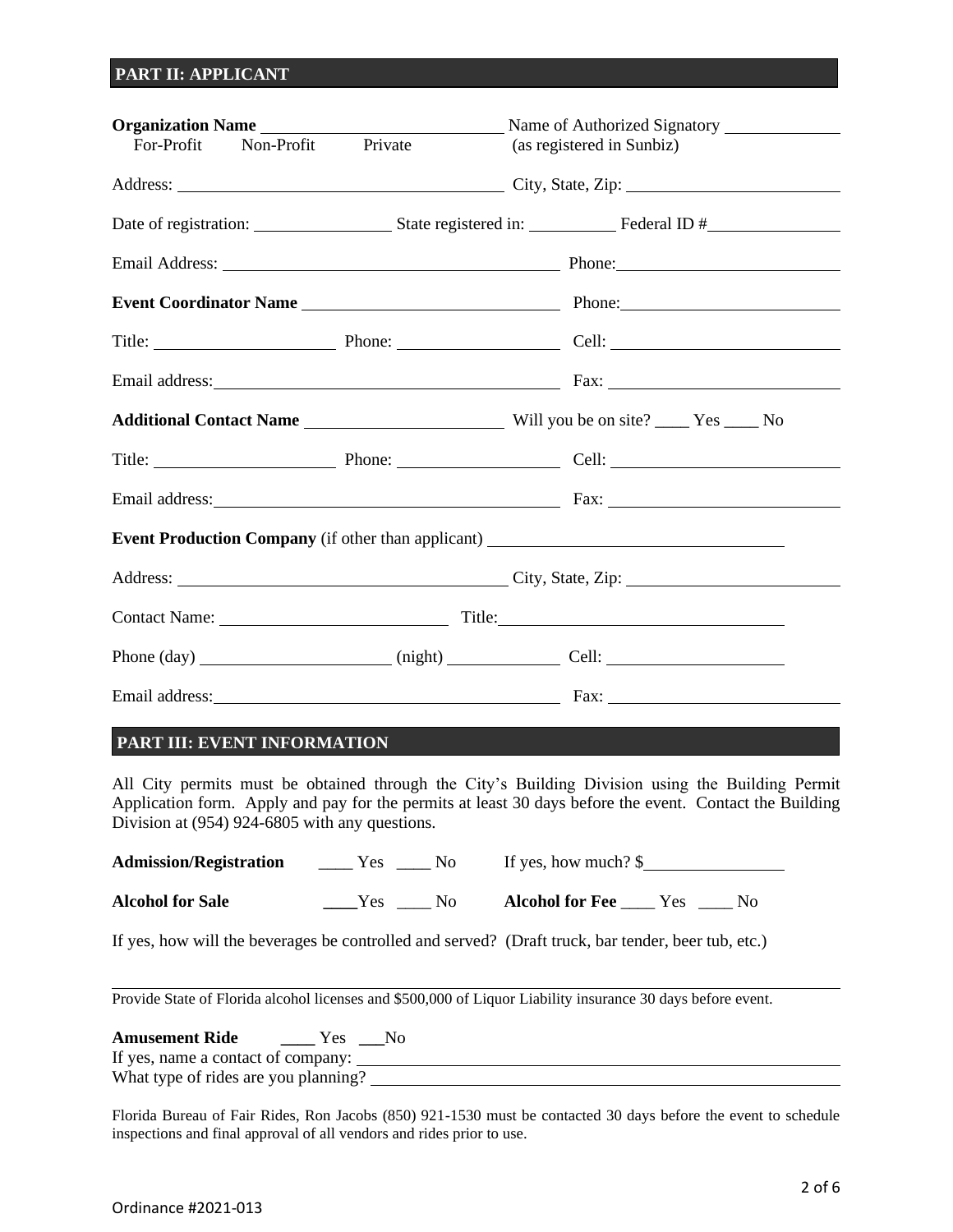| Electricity _____ Yes ____ No Generator _____ Yes ____ No Amount of Kilowatts _________                                                                                                                                                                                                                                                                                                                                                                                                                                                                         |  |
|-----------------------------------------------------------------------------------------------------------------------------------------------------------------------------------------------------------------------------------------------------------------------------------------------------------------------------------------------------------------------------------------------------------------------------------------------------------------------------------------------------------------------------------------------------------------|--|
| Events requiring electricity must be permitted.                                                                                                                                                                                                                                                                                                                                                                                                                                                                                                                 |  |
|                                                                                                                                                                                                                                                                                                                                                                                                                                                                                                                                                                 |  |
| Entertainment ______ Yes _____ No<br>If yes, what type of entertainment will be there? Any notable documents?                                                                                                                                                                                                                                                                                                                                                                                                                                                   |  |
| <b>Fencing or Barricades</b> ____ Yes ___ No<br>Include proposed fences in your Site Plan & Narrative                                                                                                                                                                                                                                                                                                                                                                                                                                                           |  |
| <b>Fireworks &amp; Flame Effects</b> ____ Yes ____ No<br>Name & Contact of Company conducting the show:<br>A permit and Fire Watch is required for all pyrotechnics displays.                                                                                                                                                                                                                                                                                                                                                                                   |  |
| Food Vendors _______ Yes _____ No<br>Food Trucks ______ Yes _____ No<br>Cooking Appliance Types (charcoal grills gas grills, deep fryers, etc.) ____________________________<br>State Health Dept. Tara Palmer at (594) 397-9366 must be notified 10 days prior to event. All Food Vendors must be<br>inspected by BSO Fire to ensure compliance prior to serving food. A fire extinguisher is required for each food booth.<br>If a propane tank is used for a fuel source, it must be secured on the outside of the booth. LP Gas permits may be<br>required. |  |
| Will any type of cooking appliances be used by either the Sponsor of the Event or any of its vendors?<br>$\frac{1}{\sqrt{1-\frac{1}{2}}}$ Yes $\frac{1}{\sqrt{1-\frac{1}{2}}}$ No                                                                                                                                                                                                                                                                                                                                                                               |  |
| If so, indicate the type of appliance(s) to be used and the number of each applicant to be used:<br>N/A Electric Grill(s) $\#$ Gas Grill(s) $\#$ Charcoal Grill(s) $\#$ Smoker Grill(s) $\#$<br>Grease Fryer(s) $\#$ Oven(s) $\#$ Electric Range Burner(s) $\#$ Gas Range Burner(s) $\#$                                                                                                                                                                                                                                                                        |  |
| <b>Please Note</b> – Grease Fryers are not permitted indoors unless they are protected with an approved Hood<br>and a UL300 Compliant Wet Chemical Automatic Fire Suppression System in accordance with NFPA 96.                                                                                                                                                                                                                                                                                                                                                |  |
| Does each cooking appliance have its own dedicated Fire Extinguisher? ____ Yes ____ No<br><b>Please Note</b> – Each cooking appliance must have its own dedicated fire extinguisher. Class K fire<br>extinguishers are required for fryers. You need to demonstrate that this requirement will be met by making<br>a note on the site plan indicating compliance with all of the above requirements or providing a letter to the                                                                                                                                |  |

**Does each cooking area have the proper clearances from all other event areas? \_\_\_\_ Yes \_\_\_\_ No** *Please Note* – Cooking areas can be located no closer than 30 feet from any tent or canopy structure, event rides, stages, grandstands of bleachers, etc. Ensure that this measurement is demonstrated on the site plan.

#### **Food Truck and vendors that are participating at the event.**

- 1. Fire Safety Inspection is required the day of the event.
- 2. Certified Gas Company to inspect the food trucks and any vendor that is cooking with gas prior to cooking for the opening of the event. (Leak detection test).
- 3. Food trucks that are participating must have an approved and updated fire suppression extinguishing system.
- 4. Food trucks are to be 10 feet apart from other food trucks. Vendors that are cooking outside in separated booths must be 10 feet apart from other vendors that are cooking.
- 5. All vendors that are cooking must have the proper fire extinguisher to extinguish their product.

# **Music** \_\_\_\_ Yes \_\_\_\_ No

If yes, what music format(s) will be used? (Amplified, acoustic, recorded, live, MC, DJ, etc.):

fire prevention bureau.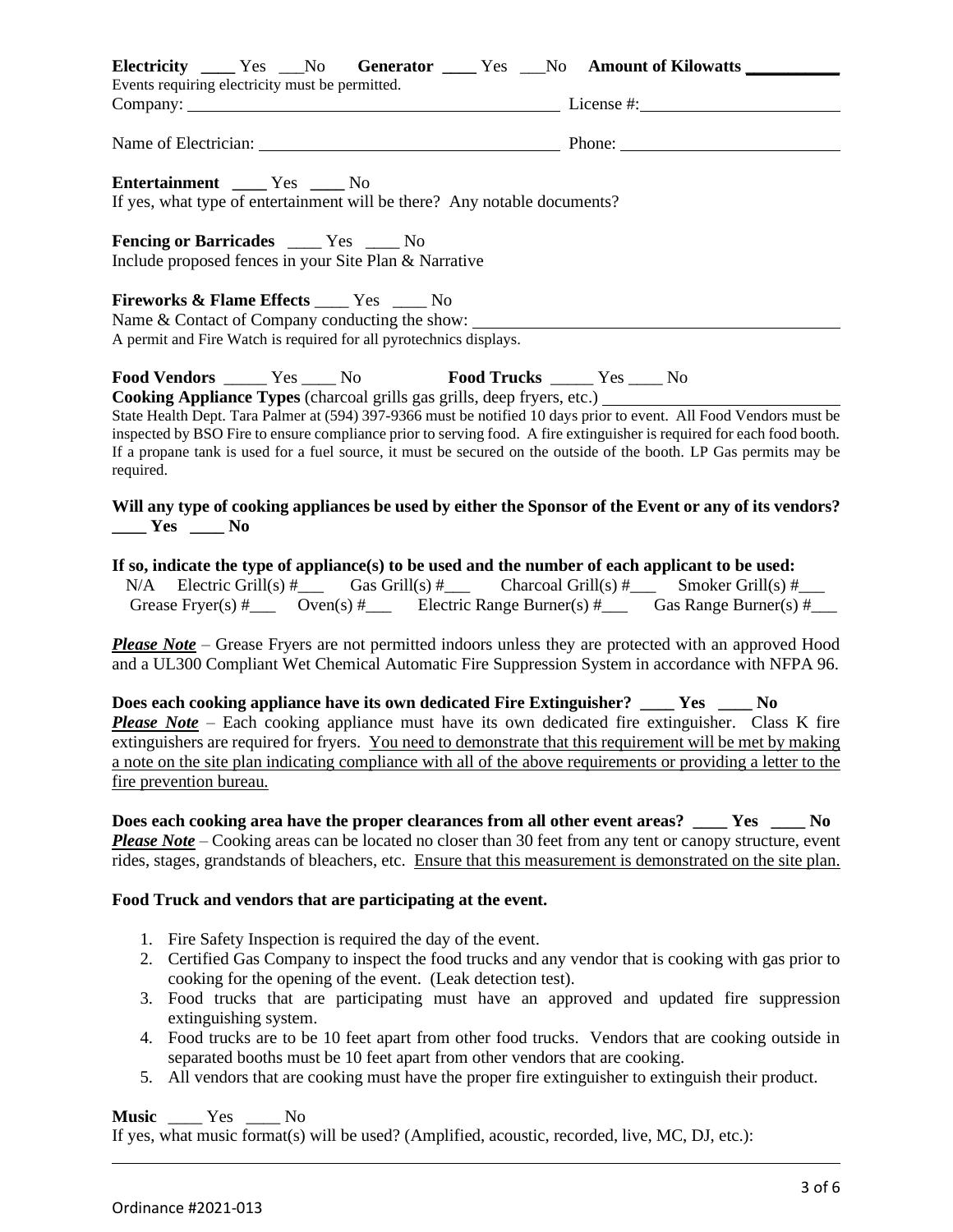|  |  | List the type of equipment you will use (speakers, amplifier, drums, etc.): |  |  |
|--|--|-----------------------------------------------------------------------------|--|--|
|  |  |                                                                             |  |  |

| Stages may require permits.                                                                                                                                                                                                                                                                                                                                                                                                                                                                                                                                                                                                                                                         |
|-------------------------------------------------------------------------------------------------------------------------------------------------------------------------------------------------------------------------------------------------------------------------------------------------------------------------------------------------------------------------------------------------------------------------------------------------------------------------------------------------------------------------------------------------------------------------------------------------------------------------------------------------------------------------------------|
|                                                                                                                                                                                                                                                                                                                                                                                                                                                                                                                                                                                                                                                                                     |
| How close is the event to the nearest residence?<br>It is the responsibility of the event coordinators/promoter to reach out to businesses within proximity of the event.                                                                                                                                                                                                                                                                                                                                                                                                                                                                                                           |
|                                                                                                                                                                                                                                                                                                                                                                                                                                                                                                                                                                                                                                                                                     |
| Division and must be paid in full before the event.                                                                                                                                                                                                                                                                                                                                                                                                                                                                                                                                                                                                                                 |
|                                                                                                                                                                                                                                                                                                                                                                                                                                                                                                                                                                                                                                                                                     |
|                                                                                                                                                                                                                                                                                                                                                                                                                                                                                                                                                                                                                                                                                     |
| <b>Sanitation &amp; Waste</b><br>Will the event encourage Recycling and Sustainability? _____ Yes ____ No<br>Recycling must be provided at all City events, facilities & parks. All dumpsters must be removed at the<br>end of the event.                                                                                                                                                                                                                                                                                                                                                                                                                                           |
| All grounds must be cleaned up <b>immediately</b> after completion of event or you will be subject to fees. You are<br>responsible for securing recycling services.<br><b>Security/Police</b> Fes __ No                                                                                                                                                                                                                                                                                                                                                                                                                                                                             |
|                                                                                                                                                                                                                                                                                                                                                                                                                                                                                                                                                                                                                                                                                     |
|                                                                                                                                                                                                                                                                                                                                                                                                                                                                                                                                                                                                                                                                                     |
| Tents or Canopies _______ Yes ______ No<br>No penetration of ground spike is allowed. All structures must be water-weighted. Tents larger than 10 x 10 require<br>a permit.                                                                                                                                                                                                                                                                                                                                                                                                                                                                                                         |
|                                                                                                                                                                                                                                                                                                                                                                                                                                                                                                                                                                                                                                                                                     |
| Company Name<br>A detailed Site Plan showing the locations and size of each canopy or tent is required. A permit and final inspection<br>is required if there are multiple canopies, if they are going to be used for cooking or if there are tents with walls. All<br>tents must be flame retardant. A certificate of flame retardancy and a sample of the tent fabric for filed testing must<br>be submitted for product approval with this application. This information can be obtained from the tent manufacturer<br>or the tent rental company. Participating vendors must be separated by a minimum of 3 feet regardless with usage of<br>a tent or a canopy classification. |
| Toilets ______ Yes _____ No<br>All toilets must be removed within 24 hours. Portable Toilets are regulated by Broward County. Please contact the<br>Environmental Manager at (954) 412-7334.                                                                                                                                                                                                                                                                                                                                                                                                                                                                                        |

**Transportation Plan** \_\_\_\_ Yes \_\_\_\_ No Any events larger than \$5,000 people must have an approved Transportation Plan.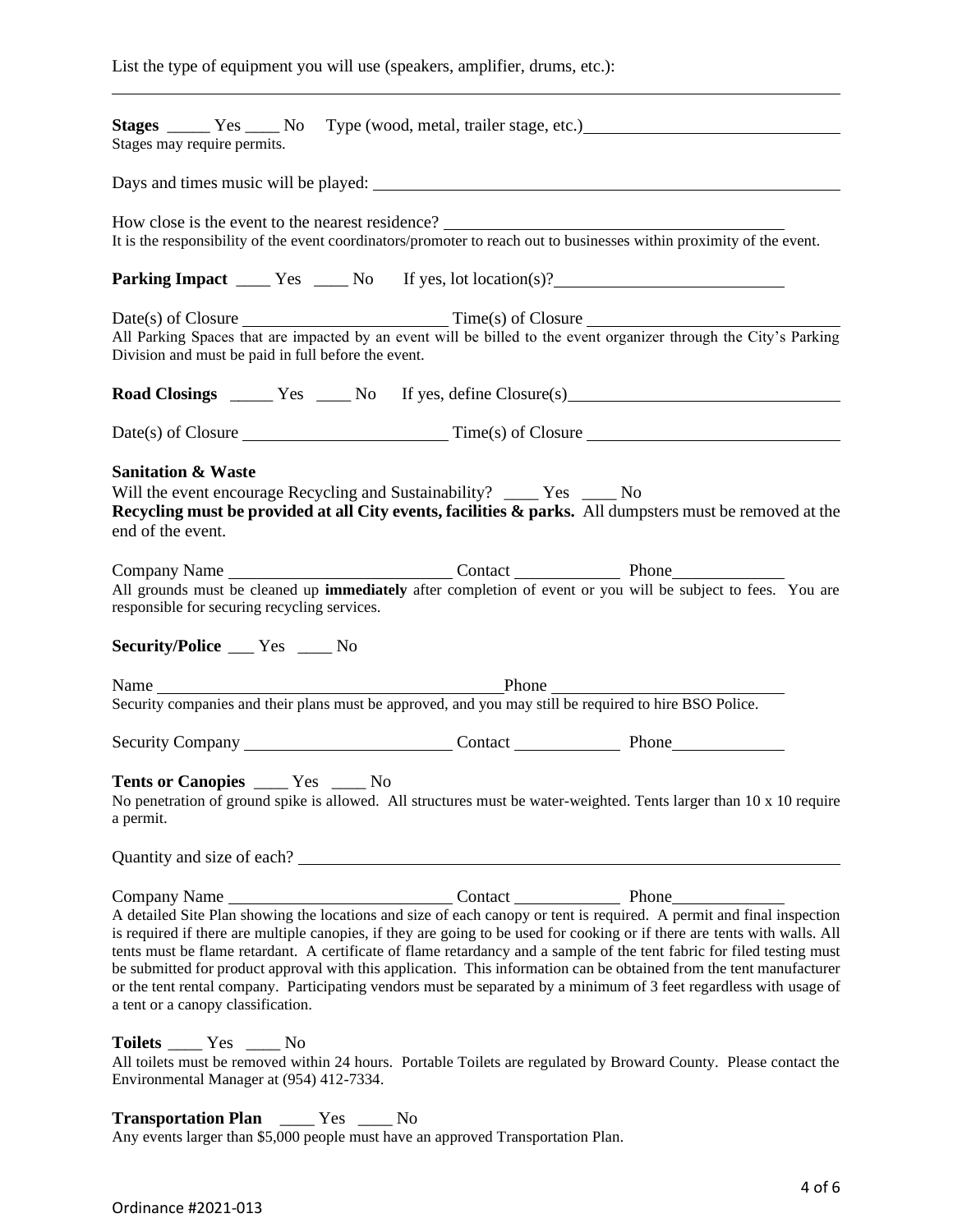#### **PART IV: SECURITY AND EMERGENCY SERVICES**

Your Event may require Security and Emergency Services which will be determined using this application, your Site Plan and Narrative. MOT, transportation plan and any additional information requested during your Special Events meeting. The hourly rate and costs for services will be quoted on the "Cost Estimate" worksheet developed at the meeting and provided to the organizer. The cost may change after the meeting.

# **POLICE**

Your event may require security services based on expected attendance and other risk factors such as alcohol, time, day, location, event type of weather. Depending on your event, it may be possible to supplement some of the Police services with a private third-party security company if their security plan is approved by the BSO Police Department. If you want to use a private security company, their proposed security plan must be presented along with their business license and contact information with this event application. The Police will review the plan and inform you if it meets City requirements.

#### **BSO DETAIL REQUIREMENT**

Based upon anticipated attendance, site or building size, site location, and ability to assure public safety requirements, a Broward Sheriff's Office detail may be required.

#### **FIRE WATCH REQUIREMENT**

A fire watch may be imposed depending on the type of event, number of persons present and/or hazards involved. The number of personnel and apparatus required may vary depending on the type of event and hazards involved. Below are the current rates charged for the presence of a fire watch detail and/or fire inspector:

Off-Duty detail assignment services performed by Dania Beach Fire Rescue Personnel will be paid at their current overtime rate of pay with benefits (3 hour minimum). In addition, an administrative fee of 10% will also be charged based on the total cost of personnel and apparatus. Personnel costs are currently estimated to be \$84.42 per hour, per person (3 hour minimum).

The cost of apparatus is as follows: Rescue Truck - \$32.00 per hour Engine (1500 gpm) - \$17.00 per hour Ladder (1500 gpm) - \$80.00 per hour

The City of Dania Beach requires payment 14 days in advance for the detail services and fees are to be made payable to the City of Dania Beach by means of *cash advance or a cashier's check*. Fees are based on individual employee's overtime rates which vary from person to person. The amount estimated is based on the highest overtime rate currently payable in addition to fees for FICA, Medicare, Worker's Compensation and Administrative fees. In the event that the entire estimated amount is not required for services, the City will refund the money, less the expenses incurred for the service. Should the amount of time required for the fire watch detail exceed that agreed up before the event, the Event sponsor will be required to pay for any overage based on the actual cost for the fire watch. The Event sponsor will be responsible to pay the actual service price incurred.

# **PART V: APPLICANT ACCEPTANCE**

The information I have provided on this application is true and complete to the best of my knowledge. If I have not submitted my application with the necessary plans, within the deadline and according to the rules outlined in the Special Events Ordinance, it may be denied.

Before receiving final approval from the City Commission, I understand that I (and the production company, if applicable), must furnish an original certificate of General Liability Insurance naming the City of Dania Beach as additionally insured in the amount of at least one million dollars (\$1,000,000) or greater as deemed satisfactory by the City Risk Manager, and an original certificate of liquor liability insurance in